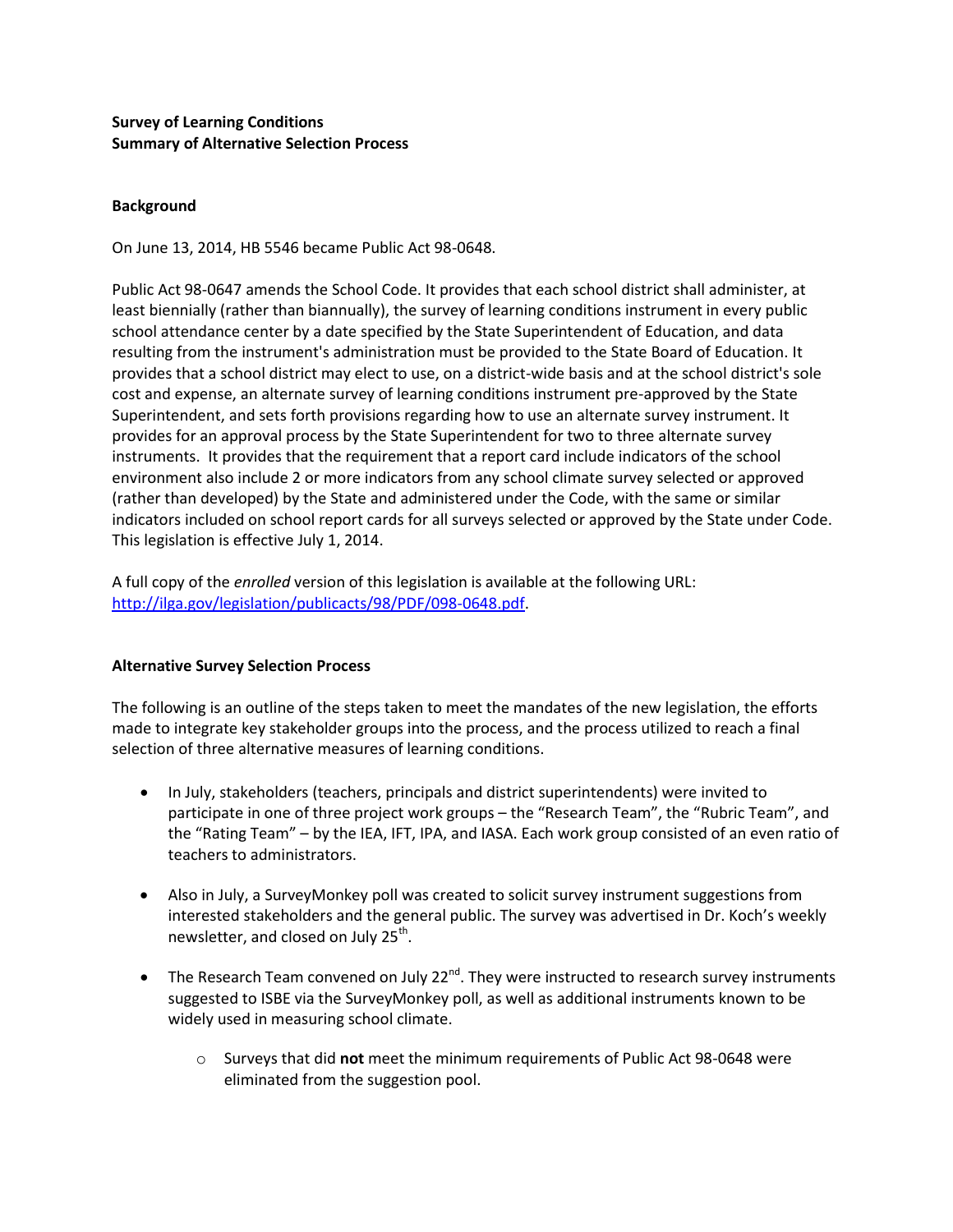- o Information folders on surveys that **did** meet minimum requirements were compiled and stored on a shared Dropbox site – this site was made accessible to the Rating Team to aide in the survey rating process.
- A rubric document, intended to objectively grade those surveys deemed to be viable candidates, was drafted in July. This draft was presented to the Rubric Team on July 28<sup>th</sup>, at an all-day workshop meeting in Bloomington. The Rubric Team proffered their feedback and suggestions, ensuring that the final rubric would be grading those survey aspects most important to stakeholders.
	- $\circ$  The rubric was developed with the understanding that only surveys meeting the minimum requirements of Public Act 98-0648 would be graded. The rubric thus addressed additional paradigms of quality not iterated in the Act itself.
	- $\circ$  The rubric ultimately consisted of five dimensions (one of which was optional, based on prior experience with the instrument and not factored into the final score), which consisted of anywhere from 3 to 10 items, scored on either a 5-point (1-5) or binary (0/1) scale, with items pertaining to reliability and validity double-weighted. The maximum possible score from the rubric was 100 points.
- After extensive research and information gathering by the Research Team, a list of surveys that meet the requirements of Public Act 98-0648 was finalized on August 20<sup>th</sup>. The final list was as follows:

| <b>SURVEY TITLE:</b>                        | <b>SUGGESTED BY:</b>                    |
|---------------------------------------------|-----------------------------------------|
| <b>AdvancEd Standards for Quality</b>       | Sandwich 430, Leyden 212, Carlinville 1 |
| California School Climate Survey            | <b>ISBE</b>                             |
| Comprehensive School Climate Inventory      | Carbondale 95                           |
| Culture of Excellence and Ethics Assessment | Maercker 60                             |

Some districts and organizations suggested two surveys to be used in conjunction – typically because one survey measured student opinions, while the other measured teacher opinions. In the interest of equal treatment, these paired suggestions were considered in all possible combinations of student and teacher survey. Those surveys that met the minimum requirements when paired with a complimentary survey were included in the final list, as follows:

| <b>SURVEY TITLE:</b>         | <b>STUDENT/TEACHER:</b> | <b>SUGGESTED BY:</b>  |
|------------------------------|-------------------------|-----------------------|
| <b>Illinois TeLL</b>         | Teacher                 | <b>IFT</b>            |
| <b>Gallup Student Poll</b>   | Student                 | IFT, U-46             |
| <b>Organizational Health</b> | Teacher                 | Marquardt 15, CCSD 93 |
| Instrument                   |                         |                       |
| Harris SchoolPulse           | Student                 | CCSD <sub>93</sub>    |

Finally, there were those surveys that were not found to meet the minimum requirements of Public Act 98-0648, for various reasons. All of the following surveys were confirmed to not meet the requirements by members of the Research Team: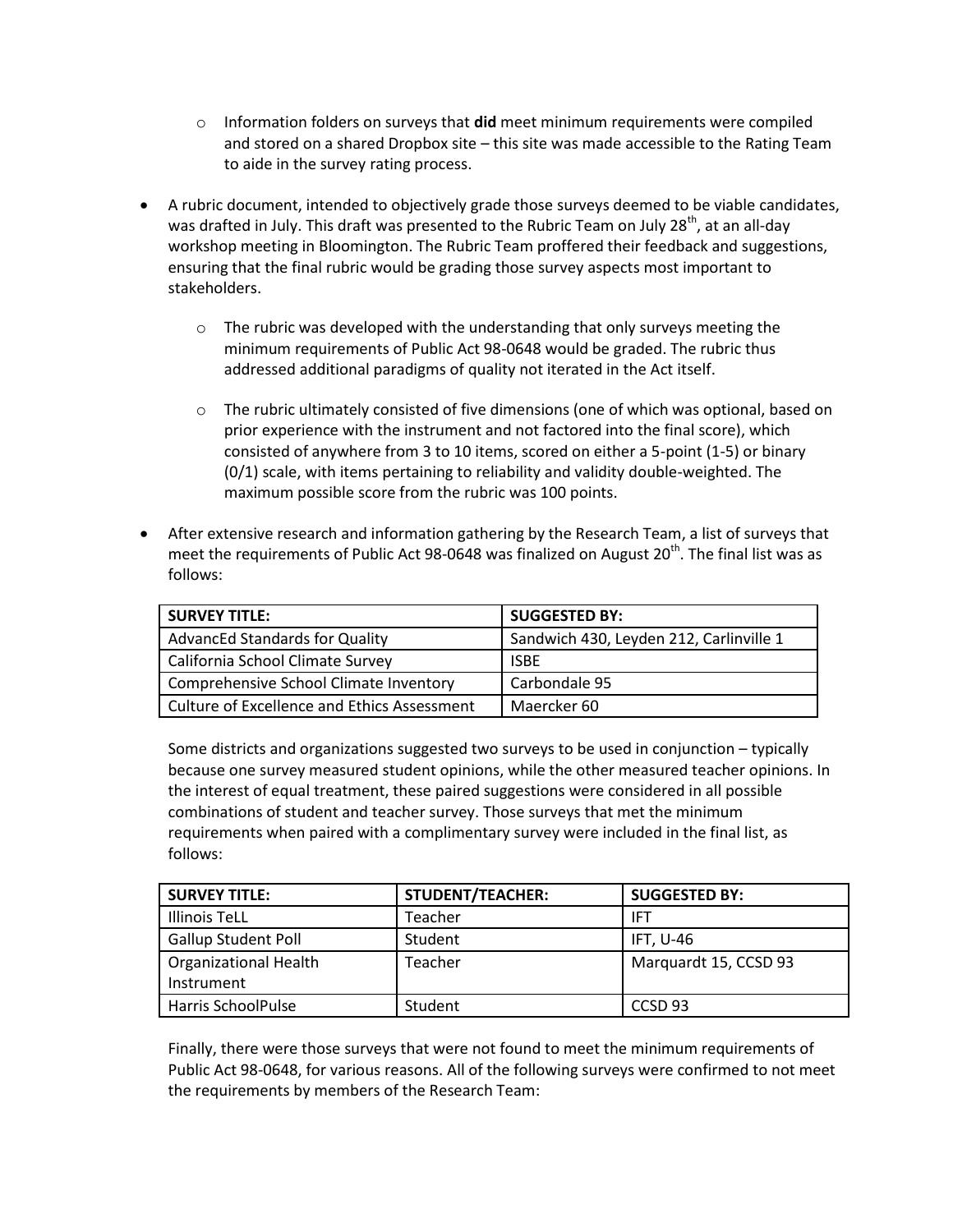| <b>SURVEY TITLE:</b>                        | <b>REQUIREMENT NOT MET:</b>                     |
|---------------------------------------------|-------------------------------------------------|
| Joyce Epstein Parent Survey                 | Gathers feedback from students and teachers     |
| Center for the Study of School Climate      | Provides summary reports for districts and      |
|                                             | schools                                         |
| The 2013 National School Climate Survey     | Gathers feedback from students and teachers     |
| Washington State Effective Schools Research | Meets reliability and validity standards        |
| / Perception surveys                        |                                                 |
| InsightEx                                   | Gathers feedback from students and teachers     |
| <b>Illinois Youth Survey</b>                | Gathers feedback from students and teachers     |
| <b>School Perceptions</b>                   | Provides research-based evidence linking survey |
|                                             | content to improved student outcomes            |
| District-created SurveyMonkey Poll          | Meets reliability and validity standards        |

- The Rating Team kicked off the final stage of the process on August 29<sup>th</sup>. They were given access to the information folders compiled by the Research Team, as well as blank copies of the survey rubric that was workshopped and finalized by the Rubric team. The 21 members of the Rating Team were assigned to read about three surveys each and complete rubrics on these surveys accordingly. This allowed for each survey or survey pair to be read by at least 6 stakeholders, evenly distributed between administrators (principals, superintendents) and teachers. Information provided to the Rating Team to help inform their ratings may be found here: https://www.dropbox.com/sh/pz64u5jv85ha6wn/AACR\_w2oYxb9a-0wXUDfOtxSa?dl=0
- The rating period officially closed on September  $26<sup>th</sup>$ . Of the original 21 stakeholders who volunteered to be on the rating team, 15 completed their rubrics before the deadline. Each survey was rated a minimum of four times, with an equal number being rated four or five times. Total scores for each section and overall scores were pulled together and averaged across all raters for that survey, to comprise an average overall score out of a maximum 100 points for each survey. The final average overall scores for each rated survey are as follows:

| <b>SURVEY TITLE:</b> | <b>FINAL SCORE</b><br>(OUT OF 100): | <b>NUMBER OF</b><br><b>TIMES SCORED:</b> |
|----------------------|-------------------------------------|------------------------------------------|
| <b>CSCI</b>          | 75.4                                | 5                                        |
| Gallup+OHI           | 75.0                                | 5                                        |
| Harris+OHI           | 72.2                                | 5                                        |
| California           | 70.0                                | 4                                        |
| AdvancEd             | 65.2                                | 5                                        |
| <b>CEEA</b>          | 63.3                                | 4                                        |
| Gallup+TeLL          | 58.8                                | 4                                        |
| Harris+TeLL          | 47.0                                | Δ                                        |

 A participant feedback survey was administered at the beginning of the rating period, and closed on September 25<sup>th</sup>. The respondents were asked a series of questions about the nature of their participation in the survey selection process, and their positive and negative impressions about said process. Feedback, though relatively minimal, trended positive. Some choice prompts and responses are below: